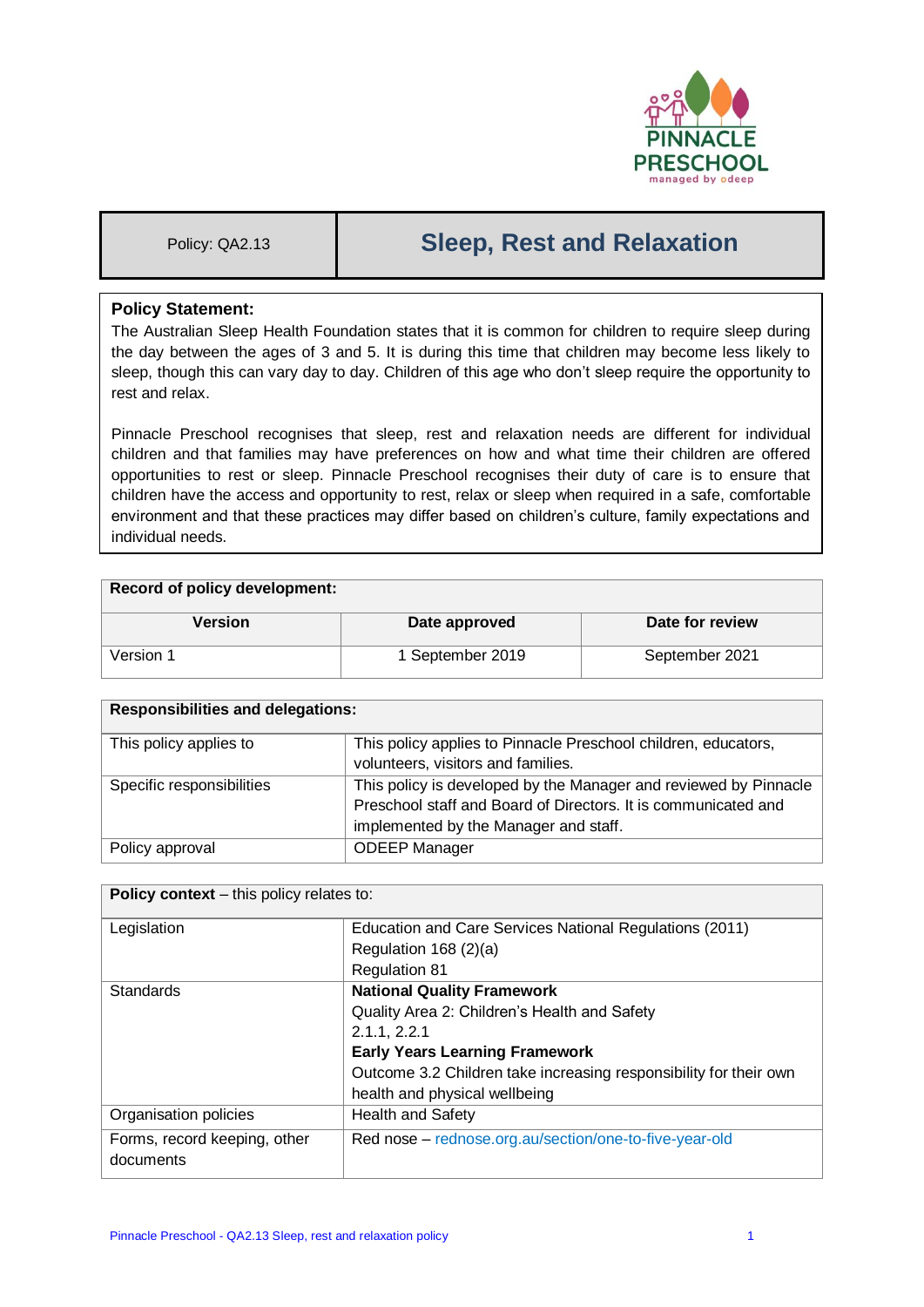

**Procedures:**

## **Pinnacle Preschool Management:**

- Will ensure Educators take all reasonable steps to ensure that the needs for sleep and rest of children at preschool are met, having regard for their age and development, the individual need of the child and in consultation with the family.
- Will gain information on enrolment of a child's current needs for sleep, rest and relaxation
- Will provide designated areas for sleep, rest and relaxation that are kept clean and well ventilated. Beds, pillows and rugs will be kept in good repair. The rest area will be free of cords, toys and other items that are deemed unsafe as children sleep, rest or relax.
- Provide spare preschool sheets that can be used by children that must be washed between each child's use.

## **Pinnacle Preschool staff:**

- Will consult with each family on enrolment about their child's rest and relaxation needs on an ongoing basis. Educators will be sensitive to the child's need for sleep, rest or relaxation and make this time a positive experience.
- Will engage in ongoing discussion with families about their preferences for their child's rest and relaxation. Conversations with families will happen confidentially in a meeting when required, to address any feedback or concerns on the family's expectation of their child's sleep / rest needs, especially those are not in line with this policy.
- Will offer a range of ways for children to sleep, rest and relax. This will include the provision of some beds, as well as pillows, mats and comfy environments for children to do quiet activities, listen to stories or engage in meditations.
- Will monitor sleeping children regularly to ensure their faces are not covered by linen or pillows. Educators will monitor children more regularly if they are unwell.

#### **Families:**

- Will be given information relating to the importance of adequate sleep, rest and relaxation and have the opportunity to discuss their child's individual needs with educators. Families can indicate new preferences for their child's sleep, rest and relaxation at any time for discussion with educators.
- Will understand that Pinnacle Preschool are required to allow children to rest, relax and sleep each day. If a family prefers their child not sleep, that child will be given the opportunity to rest and relax with quiet activities. If that child falls asleep, they will be woken after a period of time negotiated with the family if required.
- Will take their child's bedding home at the end of each day and wash regularly.

#### **Children:**

- Children may bring in a small set of sheets for a bed or a light blanket for rest or sleep. These will be stored in a pillowcase with each child's name on it and only be used by that child. Bedding will remain in a child's locker until it is needed.
- Children can choose to access a rest area when needed throughout the day.
- Children are encouraged to engage in learning and discussion related to the health benefits and their body's need for rest.
- Children are encouraged to express their feelings in regard to sleep, rest and relaxation and